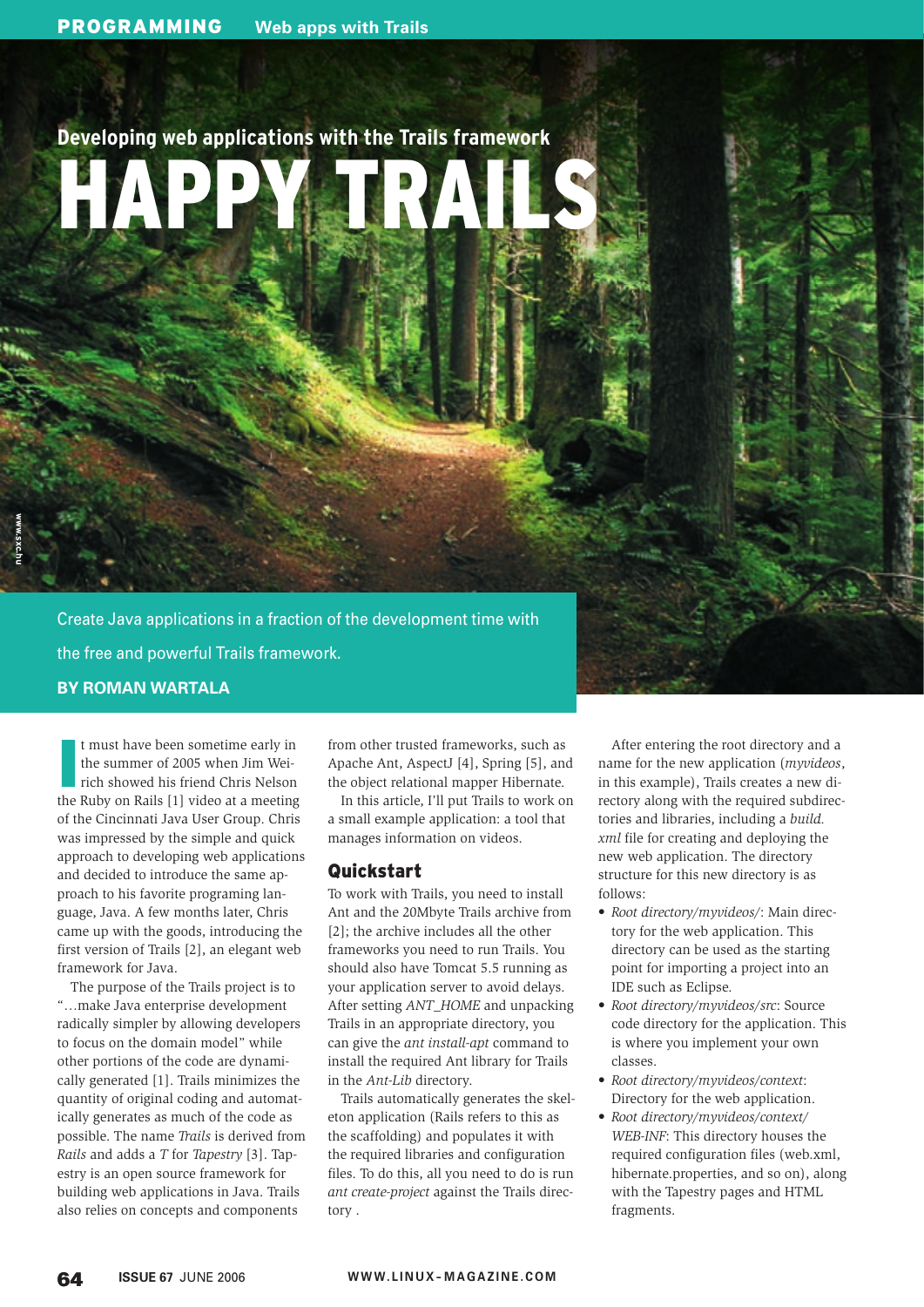• *Root directory/myvideos/lib*: A directory for all archives with various frameworks (Hibernate, Tapestry, Apache Commons, and so on).

You also need to specify the path to your Tomcat installation in *build.properties*.

### Domain-based Development

The starting point for any Trails web application is one or more POJOs (Plain Old Java Objects), which map to the domain objects in the application. This is the first major and critical departure for those familiar with Ruby on Rails: Trails does not start with a database table, but expects a simple Java class as its starting point.

The class in Listing 1, which manages the videos in our sample application, is easy to create using a modern IDE such as Eclipse. The programmer simply needs to declare the class attributes *id*, *title*, and *year*, and then use the getters and setters generator (Figure 1) to create the appropriate access methods.

To tell Hibernate which class to persist, developers need to use Java 5 annotations that comply with the new EJB-3.0/ JSR 220 standards [6][7]. The *@Entity* annotation (Listing 1) specifies that Hibernate should store the *Movie* class in the database. A unique ID number is still missing: the annotation *@Id(generat*

17



**Figure 1: You can use the getters and setters generator to create the appropriate access methods.**

*e=GeneratorType.AUTO)* creates the ID using the *id* attribute to do so.

To be able to distinguish between the movies in the database, we also need an *equals*, which is trivially implemented using an *EqualsBuilder* from the *apache. commons.lang.builder* framework. All we need to do now is call the Ant target, *ant deploy*; this sends the web applica-

Listing 1: Movie (1)

tion to the address *http://localhost:8080/ myvideos/*.

#### CRUD

The welcome page of the video application wishes users a friendly "Welcome." Clicking on *List Movies* takes you to the first surprise, although you may be expecting this if you have worked with

|    |                                 |    | <b>LISUILY I. MOVIG \I</b>  |    |                              |
|----|---------------------------------|----|-----------------------------|----|------------------------------|
|    | 01 package de.wartala.myvideos; | 18 | @Id(generate=GeneratorType  | 35 | public Integer getYear() {   |
| 02 |                                 |    | .AUTO)                      | 36 | return year;                 |
|    | 03 import java.util.HashSet;    | 19 | public Integer getId() {    | 37 |                              |
|    | 04 import java.util.Set;        | 20 | return this.id;             | 38 |                              |
| 05 |                                 | 21 |                             | 39 | public void setYear(Integer  |
|    | 06 import javax.persistence.    | 22 |                             |    | year) {                      |
|    | Entity;                         | 23 | public void setId(Integer   | 40 | this.year = year;            |
|    | 07 import javax.persistence.    |    | $id)$ {                     | 41 |                              |
|    | GeneratorType;                  | 24 | this.id = $id$ ;            | 42 |                              |
|    | 08 import javax.persistence.Id; | 25 |                             | 43 | public boolean               |
| 09 |                                 | 26 |                             |    | equals(Object obj) {         |
|    | 10 import org.apache.commons.   | 27 | public String getTitle() {  | 44 | return EqualsBuilder.        |
|    | lang.builder.EqualsBuilder;     | 28 | return title;               |    | reflectionEquals(this, obj); |
| 11 |                                 | 29 |                             | 45 |                              |
|    | 12 @Entity                      | 30 |                             | 46 |                              |
|    | 13 public class Movie {         | 31 | public void setTitle(String | 47 | public String toString() {   |
| 14 | private Integer id;             |    | title) $\{$                 | 48 | return this.getTitle();      |
| 15 | private String title;           | 32 | this.title = title;         | 49 |                              |
| 16 | private Integer year;           | 33 |                             | 50 |                              |

34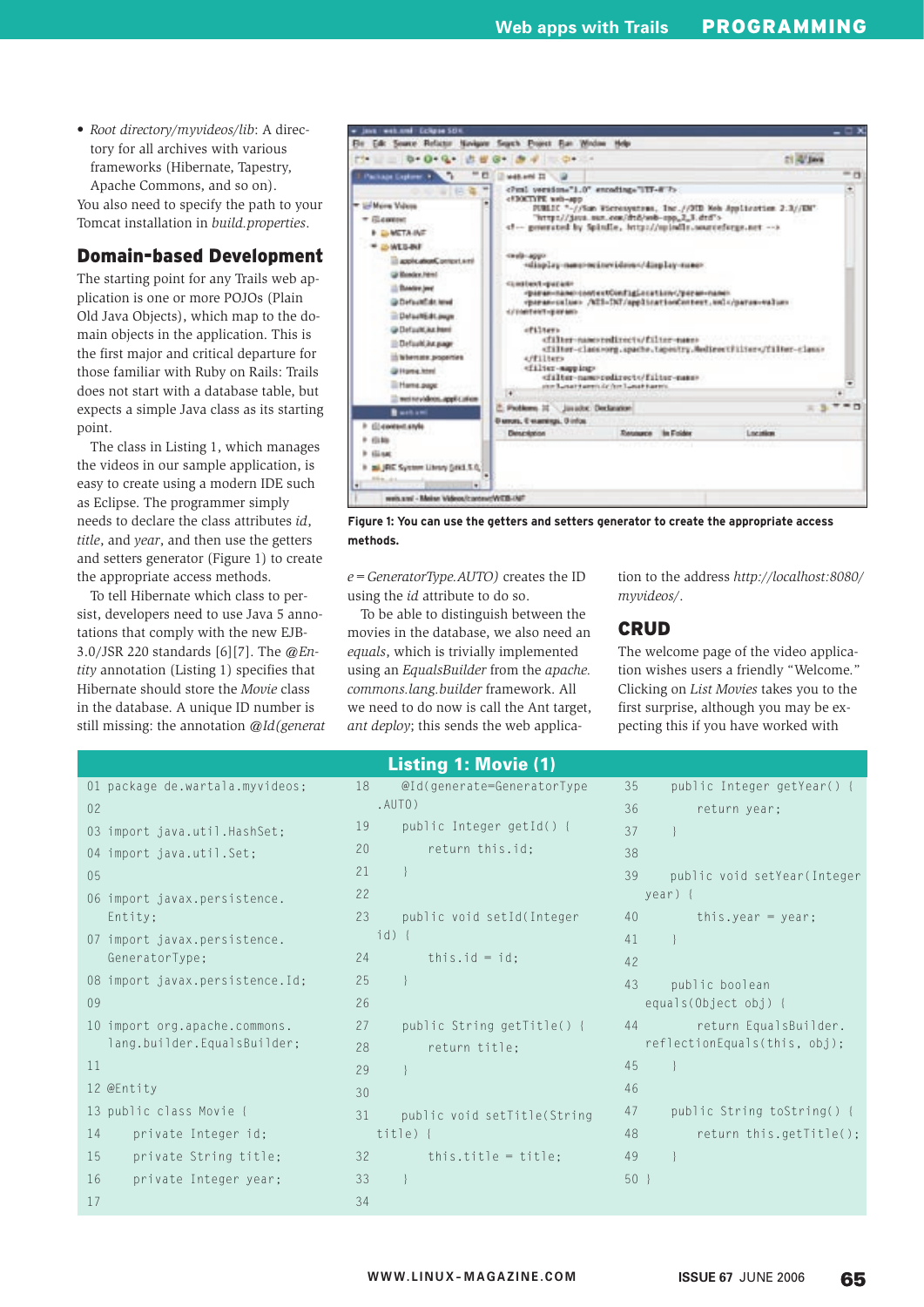

**Figure 2: Trails lets you develop Java web applications like this movie database minimal manual coding.**

Rails: even at this early stage of development, users can easily create, search, modify, or delete movie records. This design is known as CRUD (Create, Retrieve, Update, Delete), and is one of the highlights of any Rails demonstration. And, hey presto! Clicking on *New Movie* pops up an input form for the first movie record. A simple Trails function, the socalled Pluralizer, automatically generates the plural *Movies* from the *Movie* POJO; simply pass a class name in the singular to the pluralizer to generate the plural.

We want our sample application to manage actors as well as movies. To do this, we need to implement a matching domain object. The *Actor* class will contain the attributes Name and Birthday (Listing 2). Hibernate wouldn't be an object relational wrapper if it was only capable of mapping objects. Of course it can express relationships between individual entities. In the movie management application, we need the ability to assign multiple actors to a single movie, a classical 1 to n

}

relationship. To express this within the *Movie* class, you can use Java 5's Generics.

A hashset of *Actor* implements the 1 to n relationship for the actors in the *Movie* class (Listing 3, Line 25). Getters and setters for this class attribute use JSR 220 annotations to express the required relation (Listing 3, Lines 57 through 68). *ant redeploy* applies the changes. Now, a user who enters a movie can click *Add New* to add actors.

#### Your Own Website

The visible websites thus far have been generated by Trails and are fairly plain. Trail annotations give developers the ability to make simple changes, such as modifying the input box order or the attribute titles. For example, the following annotation sets the position of the actor birthday field in the form (Position 2), the output format for the date, and the label.

@PropertyDescriptor(index=2,U format="dd.MM.yyyy", $\overline{Z}$ displayName="Birthday") public Date getBirthday() { return birthday;

Of course, modifications of this type should not reside within the class but outside the source code. To do this, the pages themselves have to be parametrized.

To support structural changes to an underlying page, Trails uses the Tapestry web framework for model view controllers. Tapestry supports simple implementation of website validation and internationalization. Just like Java Server Faces (JSF), Tapestry distinguishes between the content components on a page and their representation. All the input elements shown in in Trails are Tapestry or Trails components. If you want to change the generated pages, you need to concern yourself with the basic distribution of the individual elements in Tapestry. Trails generates default pages for CRUD cases (*.html* extension) and page models to match (.*page* extension). Both

| <b>Listing 2: Actor</b>                   |                                   |                                  |  |  |  |
|-------------------------------------------|-----------------------------------|----------------------------------|--|--|--|
| 01 package de.wartala.myvideos;           | .AUTO)                            | 30                               |  |  |  |
| 02                                        | public Integer getId() {<br>16    | 31                               |  |  |  |
| 03 import java.util.Date;                 | return id:<br>17                  | 32<br>public Date getBirthday()  |  |  |  |
| 04                                        | 18                                |                                  |  |  |  |
| 05 import javax.persistence.              | 19                                | 33<br>return birthday;           |  |  |  |
| Entity;                                   | 20<br>public void setId(Integer   | 34                               |  |  |  |
| 06 import javax.persistence.              | $id)$ {                           | 35                               |  |  |  |
| GeneratorType;                            | this.id = id:<br>21               | 36<br>public void                |  |  |  |
| 07 import javax.persistence.Id;           | 22                                | setBirthday(Date birthday) {     |  |  |  |
| 08                                        | 23                                | 37<br>this.birthday $=$          |  |  |  |
| 09 @Entity                                | 24<br>public String getName() {   | birthday;                        |  |  |  |
| 10 public class Actor {                   | 25<br>return name:                | 38                               |  |  |  |
| 11<br>private Integer id;                 | 26                                | 39                               |  |  |  |
| $12 \overline{ }$<br>private String name; | 27                                | 40<br>public String toString() { |  |  |  |
| 13<br>private Date birthday;              | 28<br>public void setName (String | 41<br>return this.getName();     |  |  |  |
| 14                                        | $name)$ {                         | 42                               |  |  |  |
| 15<br>@Id(generate=GeneratorType          | 29<br>this.name = $name$ :        | 43                               |  |  |  |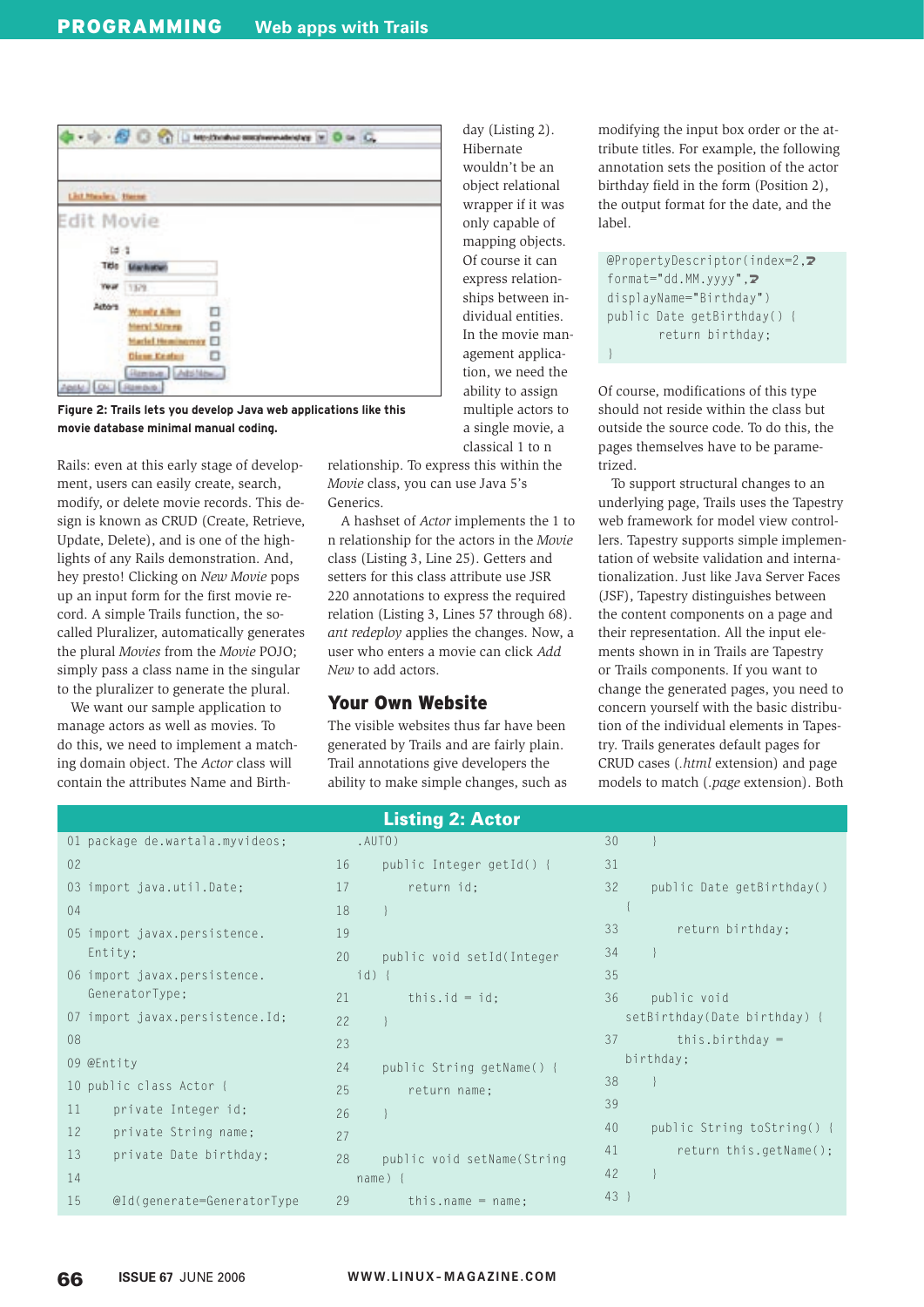parts are controlled by the Tapestry application servlet, which is integrated via the *web.xml* file.

# Localization

If you want to localize static page content, all you need to do is to change the corresponding HTML pages. This is where Java-style message bundles are used. Message bundles are simple properties files with a simple *parameter= value* structure. To display the *Welcome* on the homepage of the application, *Home.html*, depending on the web browser locale, you need a *messages\_ [countrycode].properties* file. For *myvid-* *eos* in German, this would be *messages\_ de.properties* in the */myvideos/context/ WEB-INF* directory:

org.trails.welcome=U Willkommen zu Trails

Don't forget to replace the line *<h1> Welcome to Trails</h1>* with the line  **>**  $**span key**$ **= "org.trails.** *welcome">Welcome to Trails</span> </h1>* in *Home.html* to display a localized form of the welcome message.

Unfortunately, this approach does not work for the scaffolding: the homepage of the sample application still displays

Listing 3: Movie (2)

"List Movies". In his blog at [8], the developer promised a solution for this in the next version. Thus, it makes sense to add country-specific details to the scaffolding in anticipation of the change. And if you check out the CVS repository for the Trails source code, you can see that the packages are there.

An additional configuration file is required by Trails, and this file is not only for localization: */myvideos/context/ WEB-INF/applicationContext.xml* integrates the Spring framework with Trails. It not only references the beans required for Trails and Hibernate, it also decorates the beans with various properties; and

| 01             | package de.wartala.myvideos;                                     |
|----------------|------------------------------------------------------------------|
| 0 <sub>2</sub> |                                                                  |
| 03             | import java.util.HashSet;                                        |
| 04             | import java.util.Set;                                            |
| 05             |                                                                  |
| 06             | import javax.persistence.<br>CascadeType;                        |
| 07             | import javax.persistence.<br>Entity;                             |
| 08             | import javax.persistence.<br>GeneratorType;                      |
| 09             | import javax.persistence.Id;                                     |
| 10             | import javax.persistence.<br>JoinColumn;                         |
| 11             | import javax.persistence.<br>OneToMany;                          |
| 12             |                                                                  |
| 13             | import org.apache.commons.                                       |
|                | lang.builder.EqualsBuilder;                                      |
| 14             | import org.hibernate.<br>validator.NotNull;                      |
| 15             | import org.trails.descriptor.<br>annotation.Collection;          |
| 16             | import org.trails.descriptor.<br>annotation. PropertyDescriptor; |
| 17             | import org.trails.validation.<br>ValidateUniqueness;             |
| 18             |                                                                  |
| 19             | @Entity                                                          |
| 20             | @ValidateUniqueness(property="<br>title")                        |
| 21             | public class Movie {                                             |
| 22             | private Integer id;                                              |

23 private String title; 24 private Integer year;

| 25 | private Set <actor> actors</actor> |
|----|------------------------------------|
|    | new HashSet <actor>();</actor>     |
| 26 |                                    |
| 27 | @PropertyDescriptor(index=         |
|    | ( )                                |
| 28 | @Id(generate=GeneratorType         |
|    | .AUTO)                             |
| 29 | public Integer getId() {           |
| 30 | return this.id;                    |
| 31 | $\left\{ \right\}$                 |
| 32 |                                    |
| 33 | public void setId(Integer          |
|    | $id)$ {                            |
| 34 | this.id = $id$ ;                   |
| 35 | $\left\{ \right\}$                 |
| 36 |                                    |
| 37 | @PropertyDescriptor(index=         |
|    | 1)                                 |
| 38 | @NotNull                           |
| 39 | public String getTitle() {         |
| 40 | return title;                      |
| 41 | $\mathcal{E}$                      |
| 42 |                                    |
| 43 | public void setTitle(String        |
|    | $title)$ {                         |
| 44 | this.title = title;                |
| 45 | $\left\{ \right\}$                 |
| 46 |                                    |
| 47 | @PropertyDescriptor(index=         |
|    | 2)                                 |
| 48 | public Integer getYear() {         |
| 49 | return year;                       |
| 50 | $\{$                               |
| 51 |                                    |

| 52 | public void setYear(Integer             |
|----|-----------------------------------------|
|    | year) {                                 |
| 53 | this.year = year;                       |
| 54 | $\mathcal{L}$                           |
| 55 |                                         |
| 56 | @PropertyDescriptor(index=              |
|    | 3)                                      |
| 57 | @OneToMany(cascade=Cascade<br>Type.ALL) |
| 58 | @JoinColumn(name="movieId"              |
|    | $\mathcal{)}$                           |
| 59 | @Collection(child=true)                 |
| 60 | public Set <actor></actor>              |
|    | getActors()                             |
| 61 | $\{$                                    |
| 62 | return actors;                          |
| 63 | $\left\{ \right\}$                      |
| 64 |                                         |
| 65 | public void                             |
|    | setActors(Set <actor> actors)</actor>   |
| 66 | ł                                       |
| 67 | this.actors = $actors;$                 |
| 68 | $\left\{ \right\}$                      |
| 69 |                                         |
| 70 | public boolean                          |
|    | equals(Object obj) {                    |
| 71 | return EqualsBuilder.                   |
|    | reflectionEquals(this, obj);            |
| 72 | $\{$                                    |
| 73 |                                         |
| 74 | public String toString() {              |
| 75 | return this.getTitle();                 |
| 76 | $\left\{ \right\}$                      |
| 77 | - }                                     |